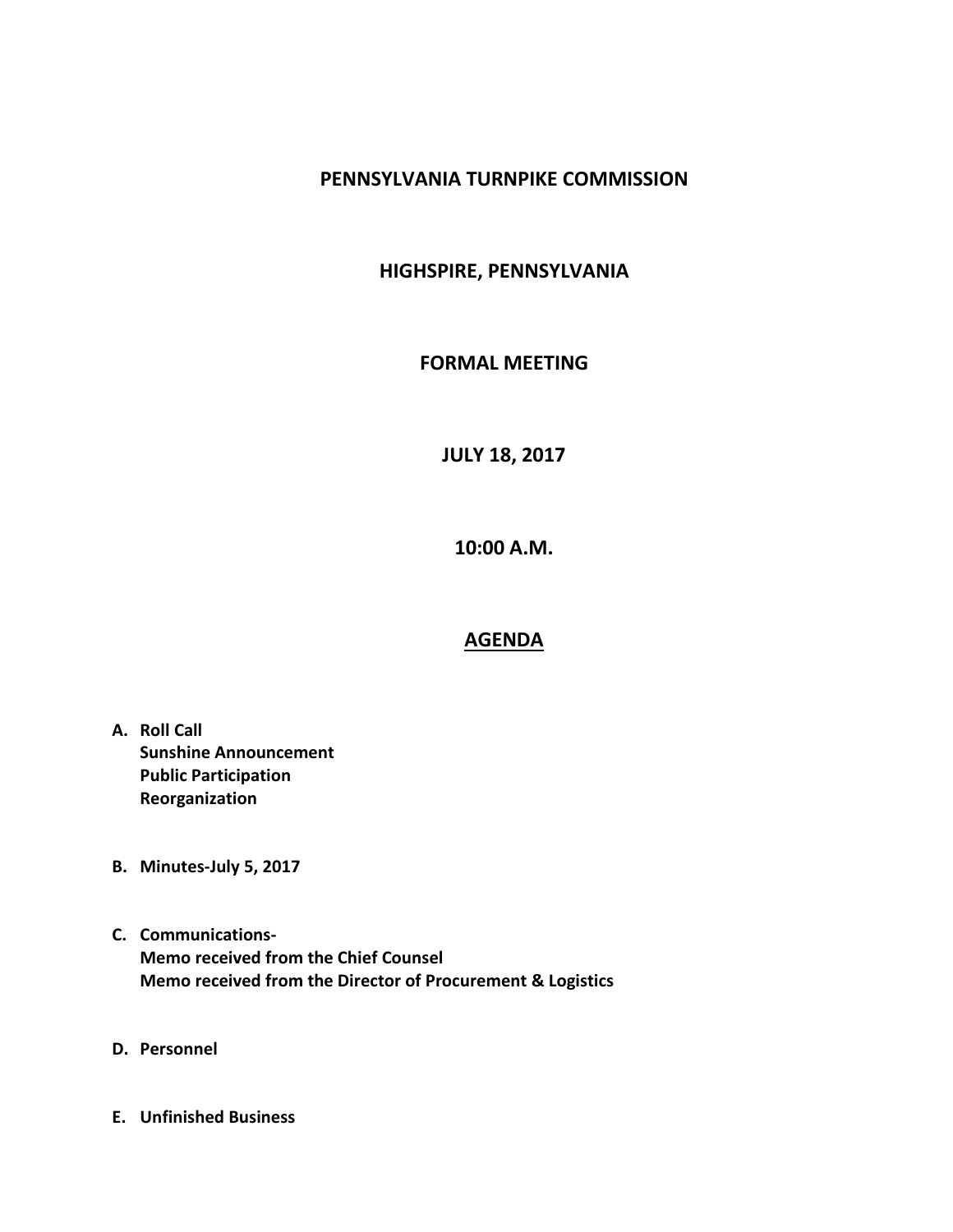- **1. Authorize the establishment of an Advisory Services Pool for consulting firms experienced in performing audits, forensic audits, best practices, compliance assessments, specialized security and investigation services; and approval to include the selected qualified firms in the following pools for a term of 3 years with 2 optional one-year extensions:**
	- **Advisory Services**
	- **Investigative & Surveillance Services**
	- **Employee and Customer Safety Services**
- **2. Approve the negotiation and execution of the Agreements and an Amendment for the items listed in memos "a" through "c":**
	- **a. Amendment to our agreement with Conrad Siegel Actuaries for benefits consulting, exercising the option to renew the agreement for an additional year (January 12, 2018 – January 11, 2019); at an approximate cost of \$56,880.00;**
	- **b. Settlement Agreement and Release with Robin Johnson, and authorize issuance of the workers' compensation settlement payment;**
	- **c. Settlement Agreement and Release with Barbara Nichols, and authorize issuance of the workers' compensation settlement payment.**
- **3. Approve the Right-of-Way Requests for the items listed in memos "a" through "c":**
	- **a. Acquisition of Right-of-Way #14151 (Country Meadows of South Hills Associates), a partial take parcel necessary for construction of the Southern Beltway, US 22 to I-79 by authorizing payment of \$2,842.00 representing fair market value and pro-rated taxes to Country Meadows of South Hills Assoc.; authorize the appropriate Commission officials to execute the Agreement of Sale and other documents that may be required for closing; authorize the payment of additional statutory damages as calculated by the Right-of-Way Administrator and approved by the Chief Counsel; and payment of damages to the property owner is contingent upon its delivery of a deed prepared by the Legal Department;**
	- **b. Settlement of Right-of-Way #6402-B (Dr. Nancy O. Brown), a partial take parcel necessary for the total reconstruction project from MP A20.00 to MP A30.00 by authorizing payment of \$100,000.00 representing payment of the jury verdict to Stevens & Lee, escrow agent; and authorize the payment of statutory delay damages as calculated by the Right-of-Way Administrator and approved by the Chief Counsel;**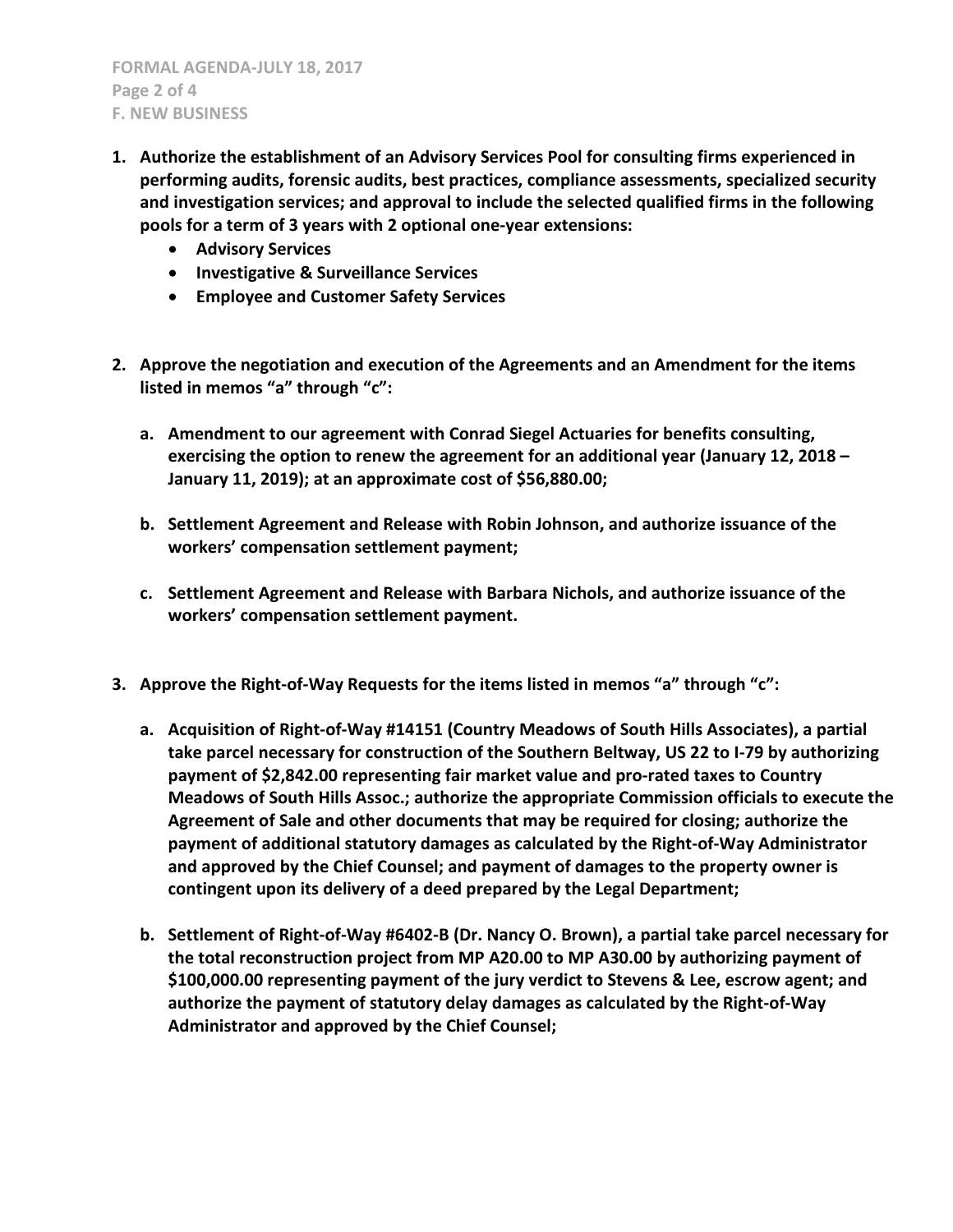- **c. Acquisition of Right-of-Way #17971 (Fairfield Southpointe, L.P.), a partial take parcel necessary for construction of the Southern Beltway, US 22 to I-79 by authorizing payment of \$2,000,463.77 representing fair market value and pro-rated taxes to Coon & Company, escrow agent; authorize the appropriate Commission officials to execute the Agreement of Sale and other documents that may be required for closing; authorize the payment of additional statutory damages as calculated by the Right-of-Way Administrator and approved by the Chief Counsel; and payment of damages to the property owner is contingent upon its delivery of a deed prepared by the Legal Department.**
- **4. Approve the proposed 2018 annual toll increase of 6% for cash and E-ZPass customers effective January 2018, which will apply to all portions of the Turnpike except:**
	- **Delaware River Bridge-no toll increase for E-Zpass or Toll-By-Plate customers;**
	- **Clarks Summit & Keyser Avenue-toll rates will increase in April 2018 (not January 2018) with the conversion of these locations to Cashless Tolling; and**
	- **Findlay Connector-toll rates will increase in April 2018 (not January 2018) or at the time of conversion to Cashless Tolling if different than April 2018, and will be the following:**
		- **E-Zpass \$1.00**
		- **Toll-By-Plate \$1.50**
- **5. Approve the Award of a Bid and the Issuance of a Purchase Order for tree clearing from MP 143.00 to MP 153.10, to the lowest responsive and responsible bidder, Sidelines Tree Service, LLC; at a total award of \$1,670,878.00.**
- **6. Approve the Change Orders and Final Payment for the items listed in memos "a" through "c":**
	- **a. Change Order #3 for Contract #EN-00150-03-02 for signing and sign structure replacement from MP M0.00 to MP M54.00 with Bruce & Merrilees Electric Co., for a 130-day time extension to complete the drawings, fabrication, delivery and installation of Type A, C and F post mounted signs;**
	- **b. Change Order #2 for Contract #T-355.00P001-3-14 for widening and reconstruction of I-95, Section D20 with James D. Morrissey, Inc., for an increase of \$662,701.82 to balance items to actual work completed, changes for excavation, drainage, fire hydrant and service relocation, fiber optic cable relocation, back fill and cap existing manhole, concrete barrier work, milling and paving, temporary impact attenuator, signing, ductile iron pipe, price adjustment for asphalt and diesel, topsoil placement, conduit and directional boring; for a revised not-toexceed amount of \$119,860,364.93;**
	- **c. Change Order #7 and Final Payment for Contract #A-129.70S001-3-02 for the redecking of Bridge NB-750 at MP A129.70 with Nyleve Bridge Corp., for a decrease of \$465,515.15 to balance items to actual work completed, changes for pavement markings, concrete repairs, mile post signs and markers, and railroad insurance; for a final contract value of \$16,133,907.75 and final amount due to the contractor of \$416,685.39.**